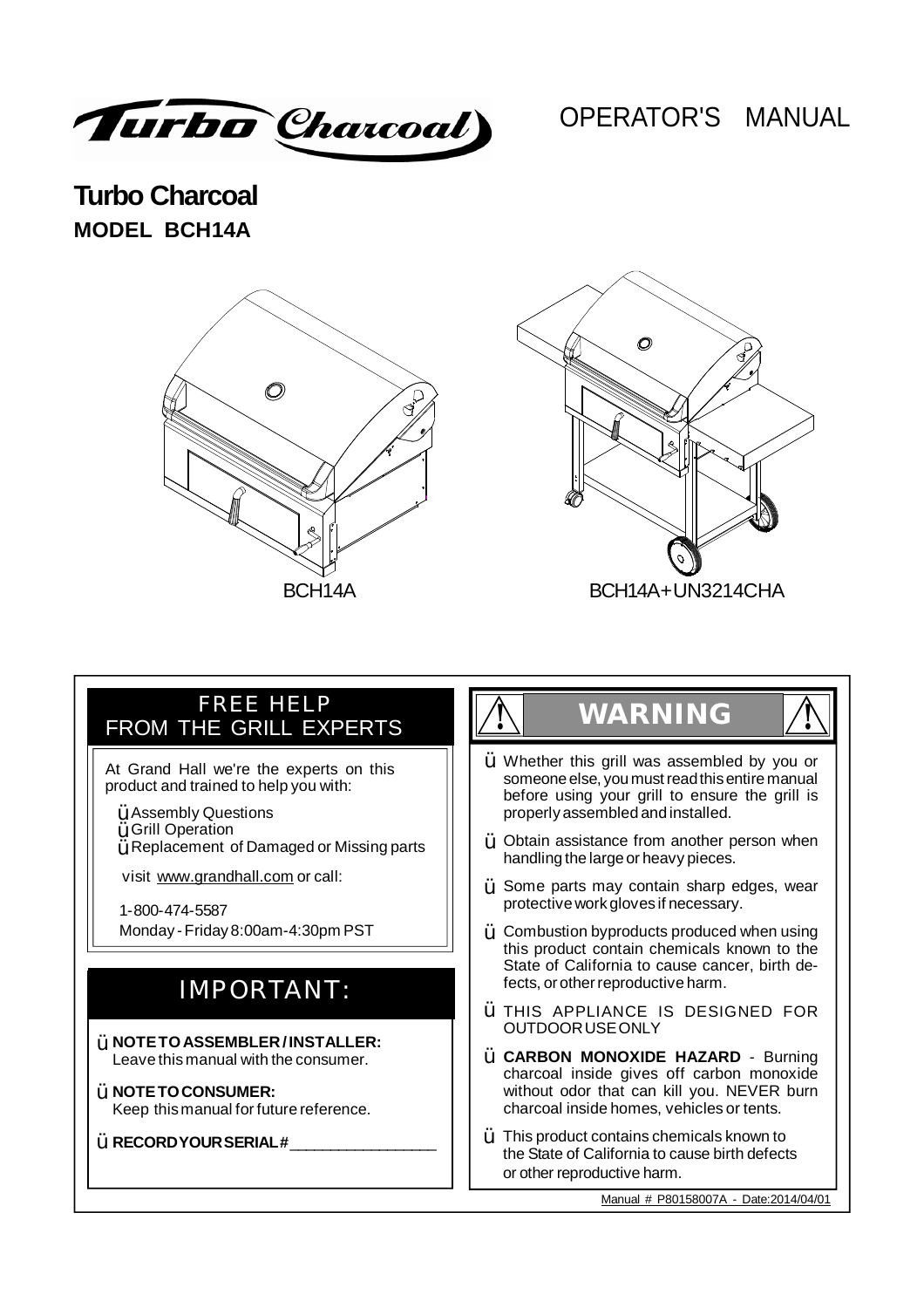# **Table of Contents**

| Part Diagrams and Lists 3-4 |  |
|-----------------------------|--|
|                             |  |
| Use & Care Instructions:    |  |
|                             |  |
|                             |  |
| Warranty TermsBack Cover    |  |
|                             |  |

# **WARNING !**

**!**

- **•** This instruction manual contains important information necessary for the proper assembly and safe use of the appliance.
- **•** Read and follow all warnings and instructions before assembling and using the appliance.
- **•** Follow all warnings and instructions when using the appliance.
- **•** Keep this manual for future reference.

# **! WARNING !**

Do not store or use gasoline or other flamable liquids or vapors in the vicinity of this or any other appliances.

# **! WARNING !**

Use your grill at least 3 feet away from any wall orsurface.Useyourgrillatleast3feetawayfrom combustible objects that can melt or catch fire (such as vinyl or wood siding, fences and overhangs) or sources of ignition including pilot lights on water heaters andlive electrical appliances.

# **! DANGER !**

- $\gamma$  Never allow children to operate your grill. Do not allow children or pets to play near your grill.
- $\ddot{Y}$  In the event of rain, move grill to a covered area.
- $\ddot{\bm{\mathsf{Y}}}$  Use your grill on a level, stable surface in an area clear of combustiblematerials.
- $\ddot{Y}$  Most surfaces on this grill are hot when in use. Always wear protective clothing to prevent injury.
- $\ddot{Y}$  Do not leave grill unattended when in use.
- $\ddot{\mathsf{Y}}$  Do not move the appliance when in use.
- $\mathbf{\dot{Y}}$  Allow the grill to cool before moving or storing.
- $\ddot{Y}$  Do not use your grill as a heater.
- $\gamma$  Do not use water to extinguish the coals. Close the lid, access door and vents to cut off the air flow to the coals.
- $\ddot{Y}$  This grill is not intended to be installed in or on recreational vehicles and/or boats.
- $\ddot{Y}$  Never substitute gasoline, kerosene or alcohol for charcoal starter. In some states, the use of charcoal starter is prohibited by law. In this case, paraffin-based starter cubes can be substituted for charcoal starter fluid. Never use charcoal starter fluid with an electric starter.

**! WARNING !**



- **• Use your grill at least 3 feet away from any wall or surface.** Use your grill at least **3 feet away** from combustible objects that can melt or catch fire (such as vinyl or wood siding, fences and overhangs) or sources of ignition including pilot lights on water heaters and live electrical appliances.
- **• Never** use your grill in a garage, porch, shed, breezeway or any other enclosed area.
- **• Never** obstruct the flow of ventilation air around your grill housing.

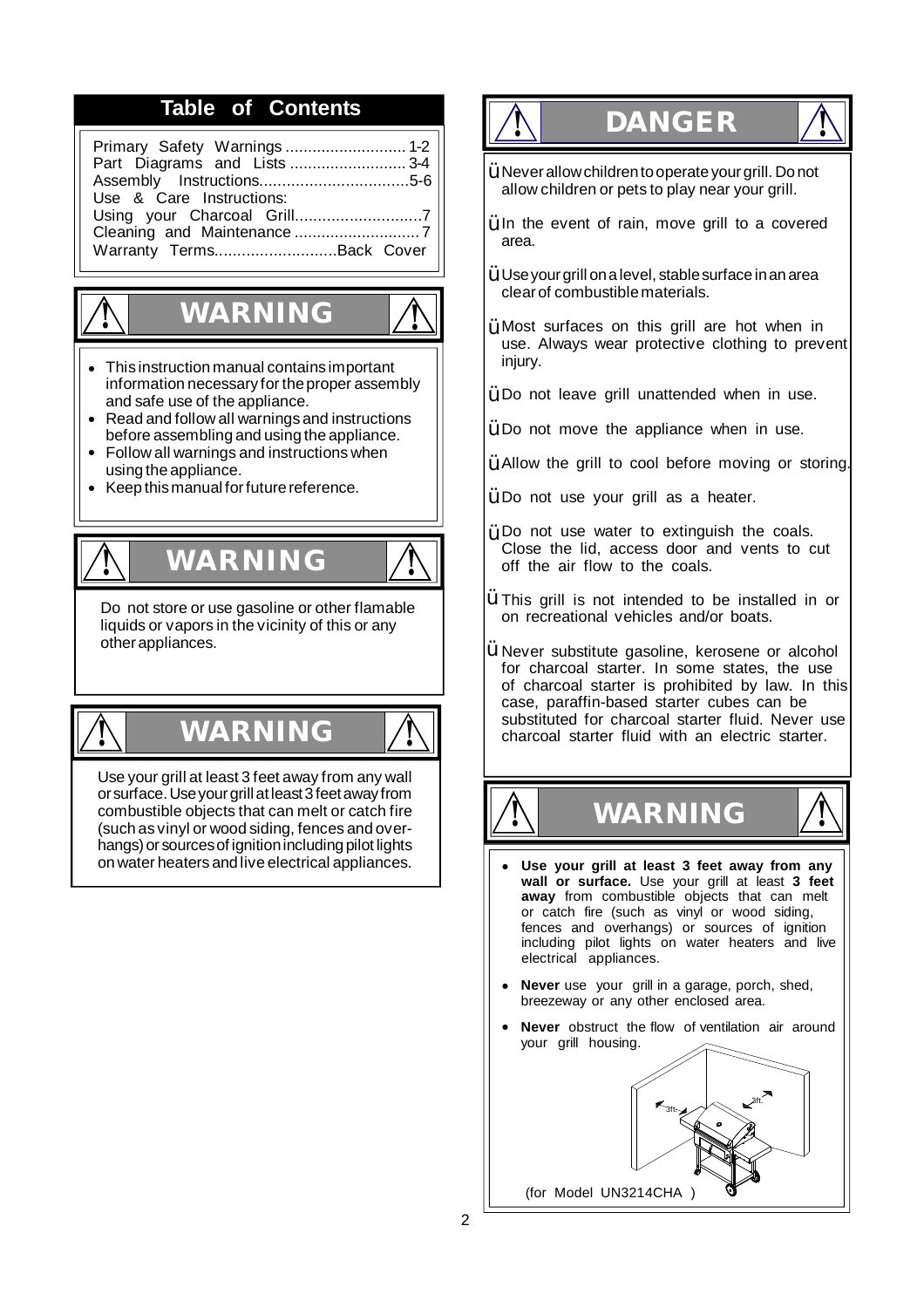# **Parts Diagram for Model BCH14A**

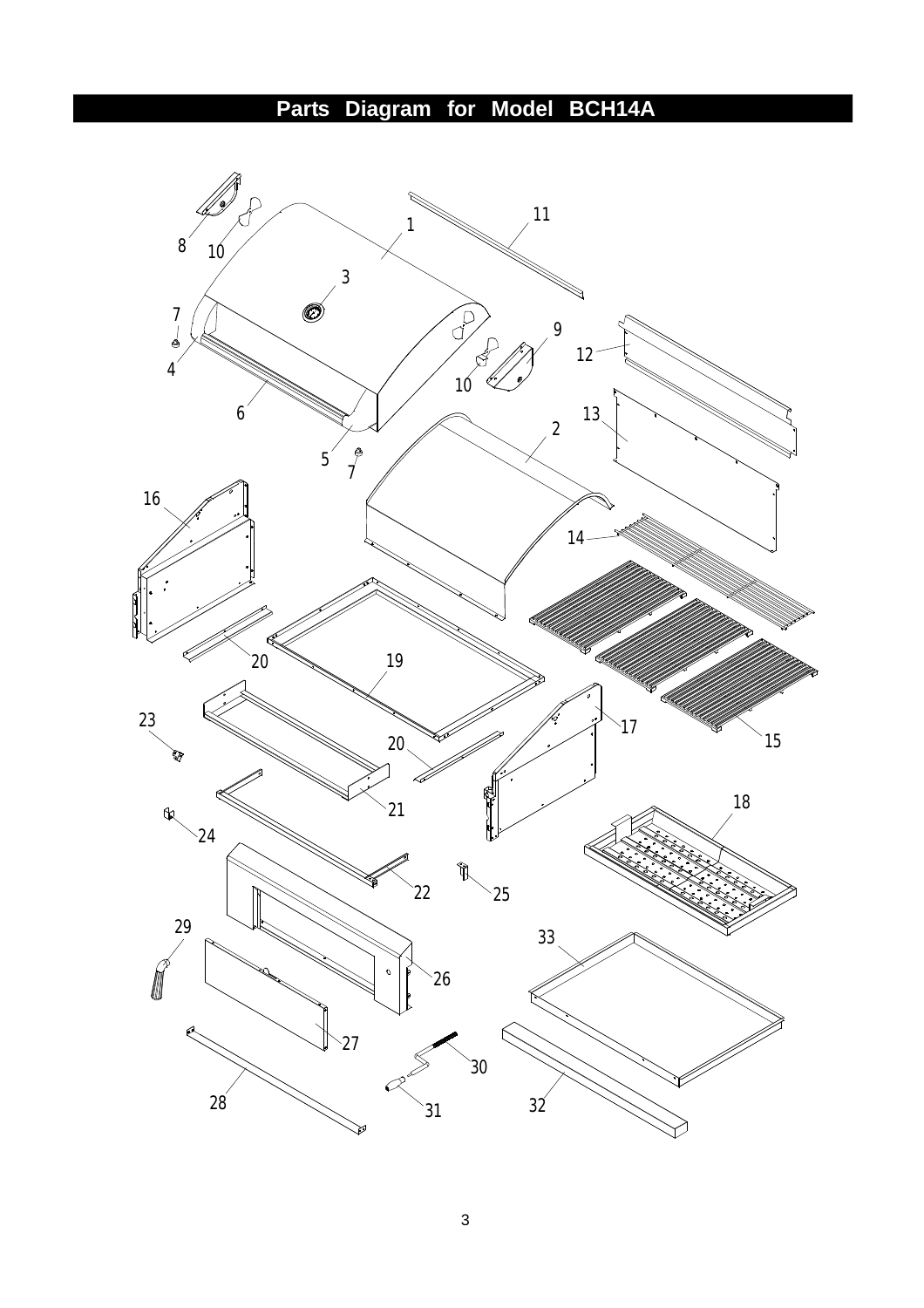# **Parts List for Model BCH14A**

| <b>KEY</b>     | <b>DESCRIPTION</b>           | PART#      | <b>QTY</b>     |
|----------------|------------------------------|------------|----------------|
| 1              | Lid Assembly                 | P0014755AA | $\mathbf{1}$   |
| $\overline{2}$ | Lid Trim Plate               | P0014735QJ | $\mathbf{1}$   |
| 3              | Temperature Gauge            | P00601381A | $\mathbf{1}$   |
| $\overline{4}$ | Lid Handle Bracket, Left     | P00307053D | $\mathbf{1}$   |
| 5              | Lid Handle Bracket, Right    | P00308053D | $\mathbf{1}$   |
| 6              | Lid Handle                   | P00215039H | $\mathbf{1}$   |
| $\overline{7}$ | Protective Pad               | P05518002I | $\overline{2}$ |
| 8              | Lid Assembly Bracket, Left   | P03320007C | $\mathbf{1}$   |
| 9              | Lid Assembly Bracket, Right  | P03320008C | $\mathbf{1}$   |
| 10             | Air Vent Butterfly Damper    | P06920007C | $\overline{2}$ |
| 11             | Lid Wind Shield, Rear        | P03304072C | 1              |
| 12             | Bowl Panel, Rear             | P0073754BC | $\mathbf{1}$   |
| 13             | Bowl Side Panel, Rear        | P0075819BC | $\mathbf{1}$   |
| 14             | <b>Warming Rack</b>          | P01516032E | 1              |
| 15             | <b>Cooking Grid</b>          | P01615023E | 3              |
| 16             | Bowl Side Panel, Left        | P0076128BC | $\mathbf{1}$   |
| 17             | Bowl Side Panel, Right       | P0076227BC | $\mathbf{1}$   |
| 18             | Charcoal Tray                | P01705042E | $\mathbf{1}$   |
| 19             | <b>Bowl Frame</b>            | P03333007C | 1              |
| 20             | Heat Shield, Left/Right      | P06902136C | $\overline{c}$ |
| 21             | <b>Charcoal Tray Support</b> | P04106003C | $\mathbf{1}$   |
| 22             | Lift Mechanism               | P04101002C | $\mathbf{1}$   |
| 23             | Lift Mechanism Bracket       | P04104005D | $\mathbf{1}$   |
| 24             | <b>Access Door Bracket</b>   | P03314055C | $\mathbf{1}$   |
| 25             | Crank Arm Bracket            | P04103003D | $\mathbf{1}$   |
| 26             | <b>Control Panel</b>         | P02915963S | $\mathbf{1}$   |
| 27             | Access Door                  | P04313011A | $\mathbf{1}$   |
| 28             | Heat Shield, Lower           | P06902137A | $\mathbf{1}$   |
| 29             | <b>Access Door Handle</b>    | P00202033A | $\mathbf{1}$   |
| 30             | Crank Arm                    | P04105002D | $\mathbf{1}$   |
| 31             | Crank Handle                 | P00202032A | 1              |
| 32             | Grease/Ash Tray Handle       | P0272016CC | $\mathbf{1}$   |
| 33             | Grease/Ash Tray              | P02717901A | $\mathbf{1}$   |
|                | <b>Operation's Manual</b>    | P80158007A | $\mathbf{1}$   |

# For the repair or replacement parts you need: Call 8am to 4.30pm PST **1-800-474-5587** Monday through Friday

To obtain the correct replacement parts for your grill, please refer to the part numbers in this parts list. The following information is required to ensure you receive the correct parts:

- 1. Model and Serial Number (see label on grill)
- 2. Part Number
- 3. Part Description
- 4. Quantity of parts needed

**Important:** Use only authorized parts. The use of any part that is not factory authorized can be dangerous and will also void your product warranty. Keep this Operator's Manual for convenient referral and for part replacement.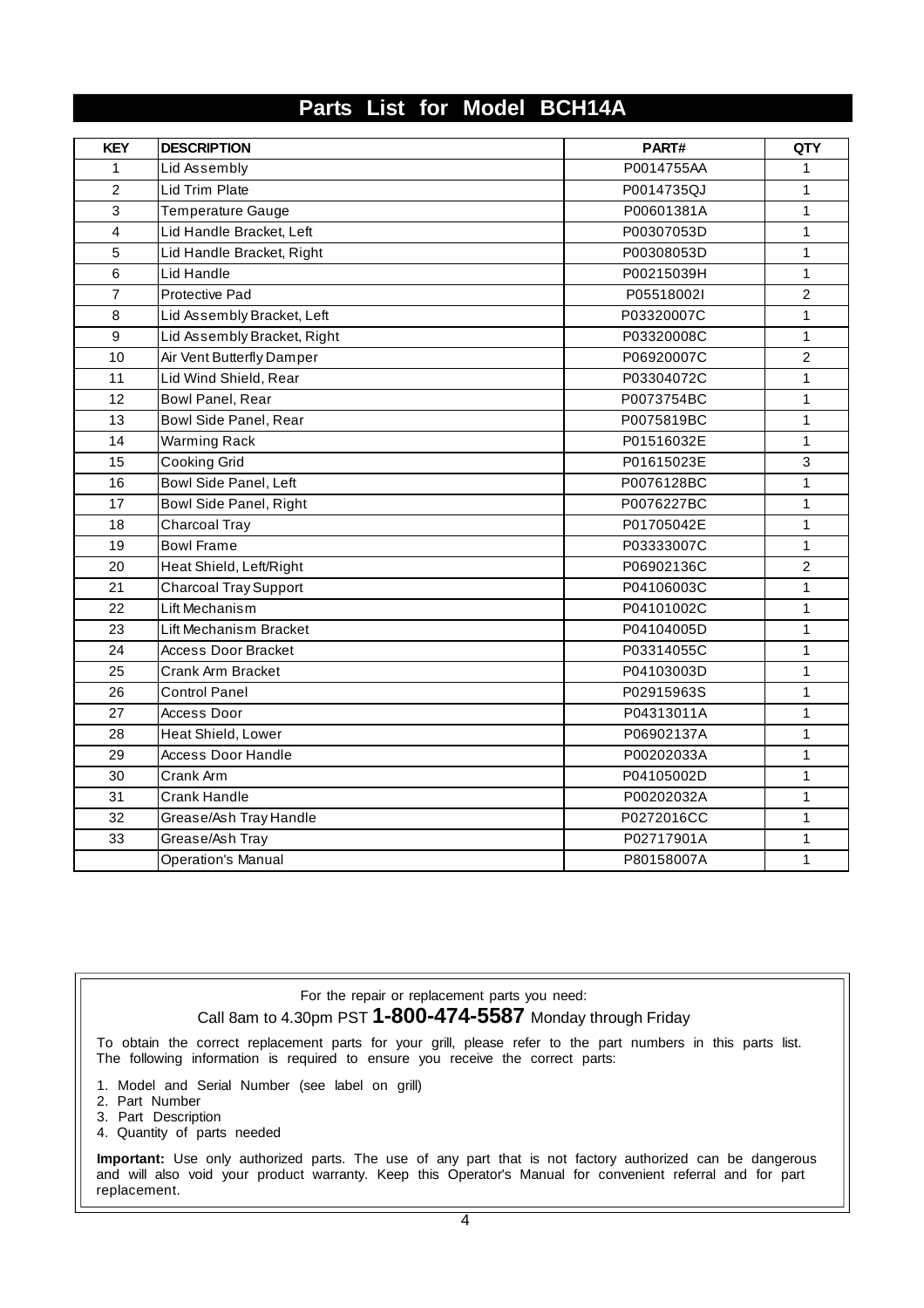# **Installation Instructions for model BCH14A**

**NOTE:** The charcoal grill head you purchased is to be installed on the island which is not included in this purchase. You either need to purchase a prebuilt island or you have to build your own island. Before building your grill island, please read the table in Fig.1 carefully for construction dimensions and clearances. Side\* and Rear\* showthe minimum amount of distance the unit must be from combustibles (ex. Vinyl or wood siding, fences and overhangs) or sources of ignition (ex. Pilot lights on water heaters and live electrical appliances). Height\* shows the minimum height the island unit must be from the ground up.

**CAUTION** : Even though it is possible for one person to install this grill, it is better to obtain assistance from another personwhen handling the large, heavy pieces.

#### **Install Charcoal Grill Head**

**1**

- $\Box$ Remove all cooking components from the grill bowl.
- With the help of your assistant, lift the charcoal grill head and place it into the cutout of your island  $\Box$ (See Diagram). The island shown in the diagram is for illustration purpose only. It is not in scale.



**Figure 1**

#### **2 Install Crank**

Open the Access Door and locate the nut on the right hand behind the front panel.  $\Box$  Insert the threaded part of Crank through the hole on the front panel and screw it into the nut. Then, continue to rotate the Crank until the Lift Mechanism is moving up and down properly.

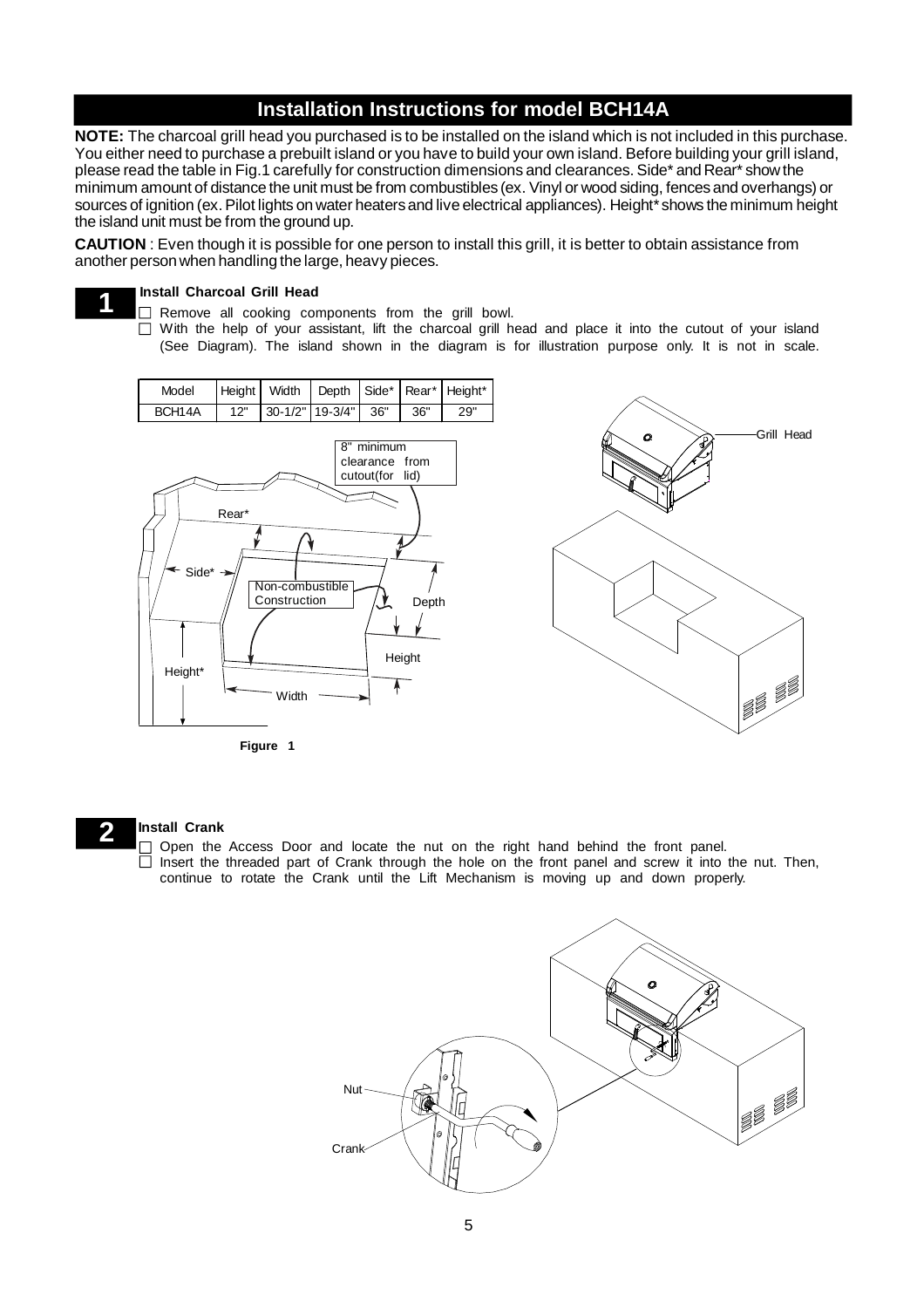- **3** Install Cooking Components<br>
Open Grill Lid and rotate the Crank to adjust the Lift Mechanism until it stops. Place the Charcoal Tray onto the top of the Charcoal Tray Support as shown.
	- Place Cooking Grids on bowl ledge.
	- □ Place the Warming Rack into the slots on Grill Bowl Side Panels.
	- □ Congratulations. Your Charcoal Grill is now ready for use.



# **Final Grill Assembly Step**

**When you have finished assembling your grill be sure that all parts are in place for safe operation of your grill.**

**Before each use of the grill, make sure the Grease/Ash Tray is fully seated under the grill bowl.**

**Caution: Before each use of your grill, inspect the Grease/Ash Tray to be sure there is no excessive grease/ash and debris buildup, if necessary, clean it.**



## **Carbon Monoxide Hazard**

**Burning charcoal inside will kill you. It gives off carbon monoxide, which is odorless and colorless. Never burn charcoal inside homes, tents and vehicles.**

# **CAUTION ! !**

**Failure to comply with these instructions may result in a hazardous situation which, if not avoided, may result in injury.**

Keep grill area clear and free from combustible materials, gasoline and other flammable vapors and liquids.

Do not obstruct the flow of air for combustion and ventilation.

Keep the ventilation openings of the grill free and clear of debris.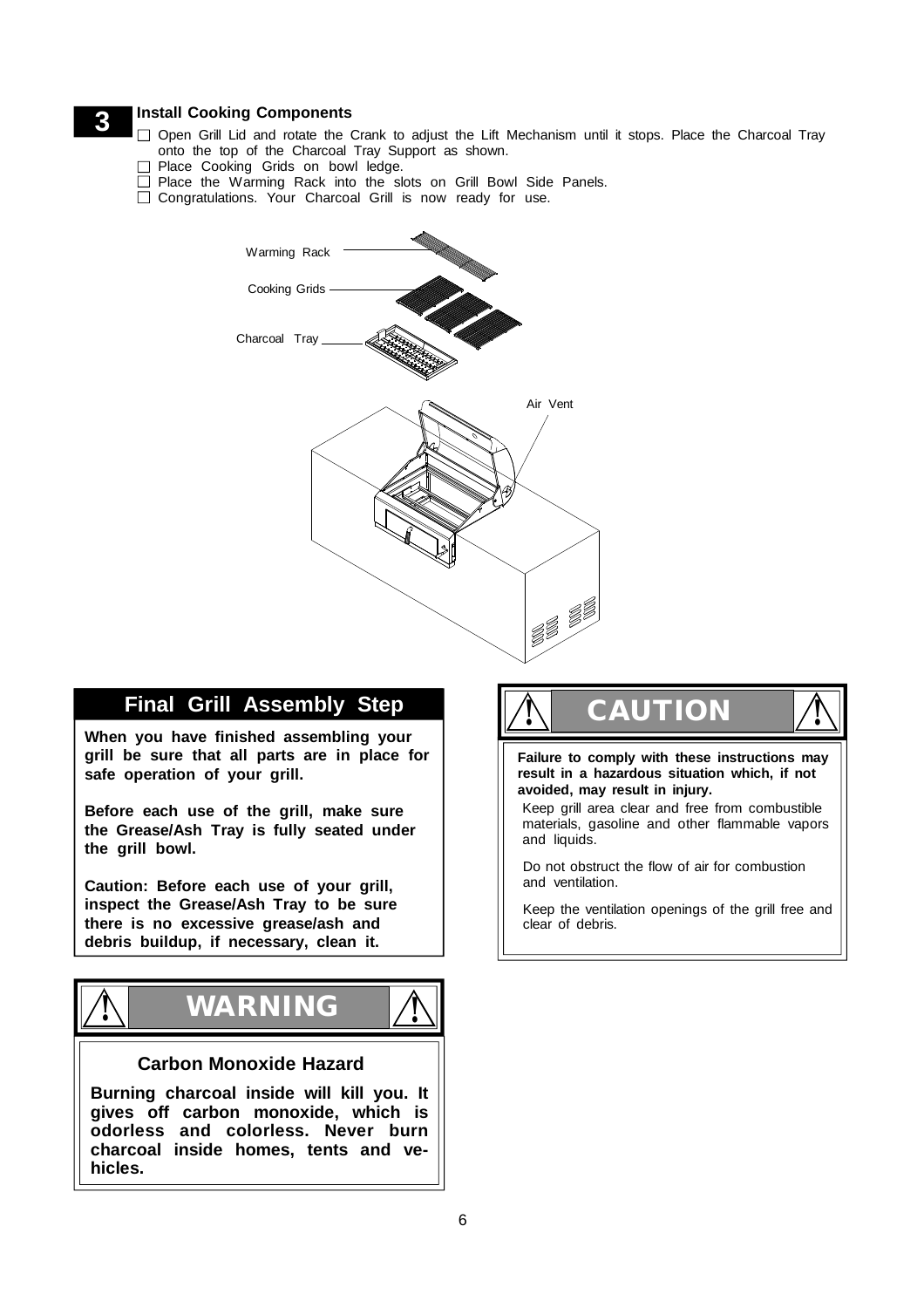# **USE AND CARE INSTRUCTIONS**

# **USING YOUR CHARCOAL GRILL**

We recommend that you use lump charcoal and fire starters in your cooker for the best results. Never use lighter fluid. The chemicals in charcoal briquettes and lighter fluid may leave a lingering odor in your cooker.

## **Using Charcoal Grill**

- $\Box$  Open the lid and remove the cooking grids and pile the charcoal on the charcoal tray. Do not build too large of a fire. We recommend starting a fire with a maximum of 3.5 pounds of charcoal and adding more as needed during cooking. **Never fill charcoal above the upper level of the Tray.**
- □ You can easily add charcoal or spread out your coals through access door while cooking. We recommend you wear flame retardant BBQ mitts to avoid hot surfaces.
- $\Box$  There are two Air Vents on both sides of the lid. You can adjust the Air Vents to control the flow of air into your grill. By controlling the flow of air, you can adjust the flame level in your grill. (Ex: Opening the Air Vents will allow you to build a bigger fire.)
- $\Box$  You can also use the crank handle to adjust the Charcoal Tray to different levels to control grilling temperature. Turn the crank either clockwise or counter-clockwise until the desired height is achieved.(Crank will stop when at top of travel)
- $\Box$  Allow grill to cool and clean the ash tray after each use.

#### **WARNING: When the charcoal grill is in use, the surfaces of the grill will be HOT.**

## **Preparing Your Grill For Initial Use**

 $\square$  Before cooking on your grill for the first time, you should burn off the grill to eliminate any odor or foreign material. Build a small fire on the Charcoal Tray. Close the lid and position the air vents approximately one quarter open. This burn should be sustained for at least 30 minutes. Begin increasing the temperature by opening the air vent halfway and adding charcoal through the charcoal access door. Your charcoal grill is now ready for use.

### **Charcoal Grilling**

- $\Box$  Always wear a flame retardant BBQ mitt when cooking on your grill or when adding charcoal to the Charcoal Tray. Charcoal is recommended, however wood or a combination of wood and charcoal could be used as a fuel.
- □ Remove the Cooking Grids when starting the fire (see Using Charcoal). Start fire on the charcoal. Every once for a while add some charcoal accordingly to sustain the fire. Use flame retardant BBQ mitts when replacing the Cooking Grids.
- $\Box$  Adjust the air vents to regulate the temperature (open the vents to get a highter flame, and gradually close the air vents to lower the flame).
- $\Box$  Adjust the height of the Charcoal Tray by moving the crank up or down.
- $\Box$  By adjusting the height of the Charcoal Tray, you can control how close the heat is to your food. Placing the Charcoal Tray at the highest position is ideal for searing. Placing the Charcoal Tray at lower positions allows you to roast or smoke your food.

# **CLEANING AND MAINTENANCE**

Proper care and maintenance will keep your grill in top operating condition and prolong its life. Follow these cleaning procedures on a timely basis and your grill will stay clean and operate with minimum effort.

#### **CAUTION:** Make sure coals are completely extinguished and the grill is cool before cleaning.

## **Cleaning Exterior Stainless Steel Surfaces**

Weathering and extreme heat can cause exterior stainless steel surfaces to turn tan in color. Machine oils used in the manufacturing process of stainless steel can also cause this tanning color. Before initial use, use a Stainless Steel Cleaner to polish the stainless steel surfaces of your grill. Never use a stiff wire brush, brass brush or abrasive cleaners beause they will scratch the stainless steel surface of your grill.

## **Cleaning The Cooking Grids**

Before initial use, and periodically, wash your Cooking Grids in a mild soap and warm water solution. You can use a wash cloth or vegetable brush to clean your Cooking Grids. Then coat both sides of the Cooking Grids with a light coat of vegetable oil.

#### **Cleaning The Grease/Ash Tray**

 $\Box$  To reduce the chance of fire, the Grease/Ash Tray should be visually inspected before each grill use. Remove any grease and ash, then wash Grease/Ash Tray with a mild soap and warm water solution.

#### **NOTE: To remove the Grease/Ash Tray, please to raise the Charcoal Tray.**

### **Cleaning The Inside of The Grill Lid**

 $\Box$  Grease can have a tendency to build up on the inside of the Grill Lid and could drip onto deck or patio when the lid is opened. Visually inspect the inside of the Grill Lid and bowl before each grill use. Remove any grease and wash with a mild soap and warm water. Never use a stiff wire brush, brass brush, or abrasive cleaners because they will scratch the stainless steel or cause it to rust.

### **Cleaning of The Grill Interior**

- $\Box$  Frequency of clean up is determined by how often the grill is used. However, at least every 3 months you must give the entire gill a thorough cleaning to minimize your risk of fire and keep the grill in top shape. Follow these steps:
- $\mathsf{\hat{Y}}$  Make sure coals are completely extinguished and the grill is cool before cleaning.
- $\mathsf{\hat{Y}}$  Remove and clean the Cooking Grids and Grease/ Ash Tray following the instructions provided above.
- $\ddot{Y}$  Clean the inside of the grill lid as described above. Brush the inside and bottom of the grill with a fiber pad or nylon brush and wash with a mild soap and warm water solution. Rinse thoroughly and let dry.
- Y Remove charcoal and food remnants from Charcoal Tray. Clean the Tray with a fiber pad or nylon brush and wash with a mild soap and warm water solution. Rinse thoroughly and let dry.